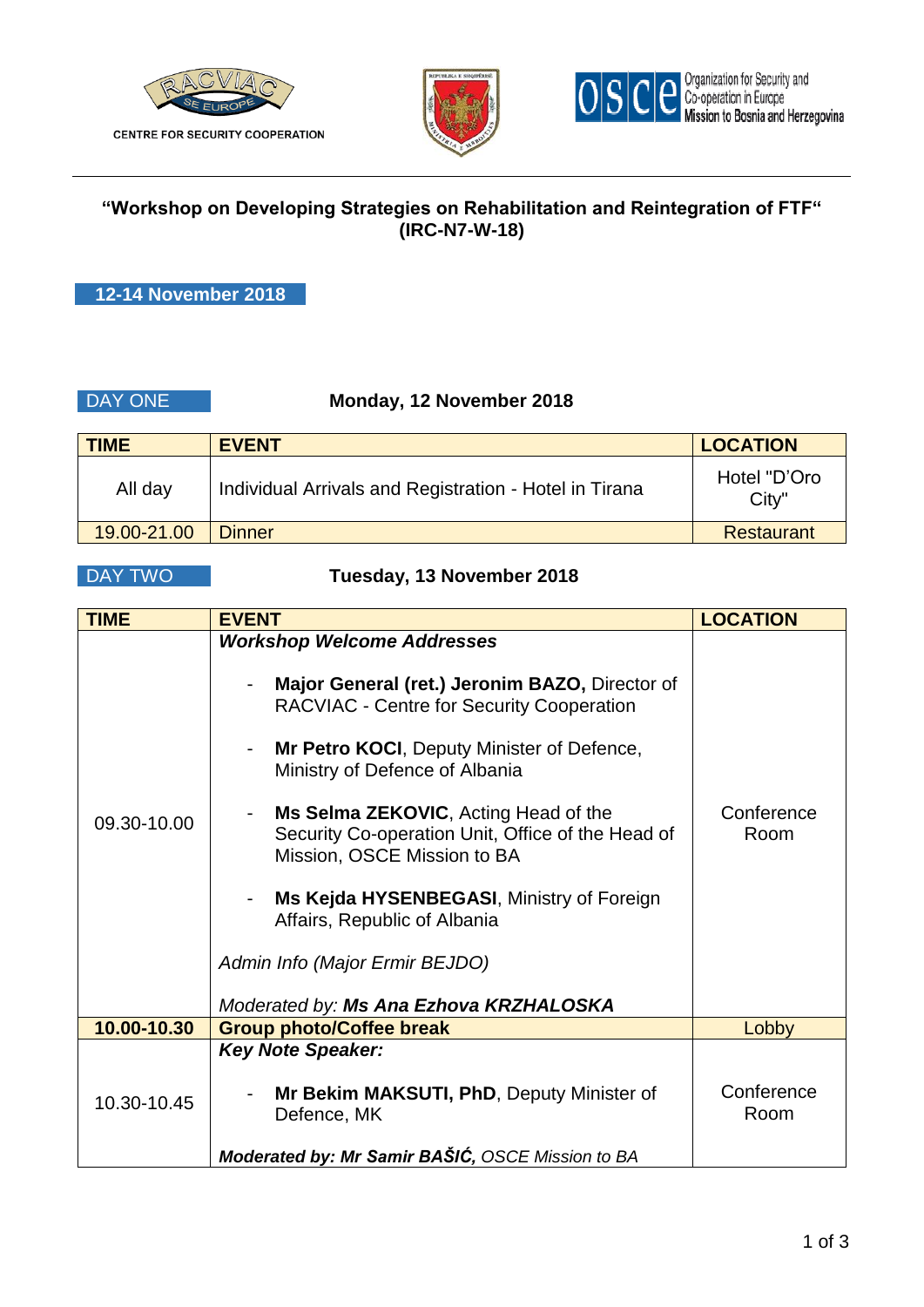| 10.45-11.30 | First session: "Trends, Exchange of Information and<br><b>Experiences of returning FTFs"</b>                                                                                                                                                                                                                                                                                                                                                                                                                                                                                                                                                                                                                                                                                                                      | Conference<br>Room |
|-------------|-------------------------------------------------------------------------------------------------------------------------------------------------------------------------------------------------------------------------------------------------------------------------------------------------------------------------------------------------------------------------------------------------------------------------------------------------------------------------------------------------------------------------------------------------------------------------------------------------------------------------------------------------------------------------------------------------------------------------------------------------------------------------------------------------------------------|--------------------|
|             | Speakers:<br>Mr Joaquin ZUCKERBERG, Programme Officer,                                                                                                                                                                                                                                                                                                                                                                                                                                                                                                                                                                                                                                                                                                                                                            |                    |
|             | <b>UNODC HQ</b><br>Mr Zoran POPOV, Political Advisor, Regional<br><b>Cooperation Council</b>                                                                                                                                                                                                                                                                                                                                                                                                                                                                                                                                                                                                                                                                                                                      |                    |
|             | Moderated by: Mr Samir BAŠIĆ, OSCE Mission to BA                                                                                                                                                                                                                                                                                                                                                                                                                                                                                                                                                                                                                                                                                                                                                                  |                    |
| 11.30-11.40 | <b>Break</b>                                                                                                                                                                                                                                                                                                                                                                                                                                                                                                                                                                                                                                                                                                                                                                                                      |                    |
| 11.40-12.30 | Second session: "Rehabilitation and Reintegration<br>of Returning FTFs in SEE"                                                                                                                                                                                                                                                                                                                                                                                                                                                                                                                                                                                                                                                                                                                                    |                    |
|             | Speaker:<br>Ms Sheelagh O'Brady, EU Delegation to BA                                                                                                                                                                                                                                                                                                                                                                                                                                                                                                                                                                                                                                                                                                                                                              | Conference<br>Room |
|             | Moderated by: Mr Samir BAŠIĆ, OSCE Mission to BA                                                                                                                                                                                                                                                                                                                                                                                                                                                                                                                                                                                                                                                                                                                                                                  |                    |
| 12.30-14.00 | <b>Lunch Break</b>                                                                                                                                                                                                                                                                                                                                                                                                                                                                                                                                                                                                                                                                                                                                                                                                | <b>Restaurant</b>  |
| 14.00-15.15 | <b>Third session: National Views</b><br>National delegations of the RACVIAC Members will<br>present their respective countries' perspectives on best<br>practices and current challenges thus providing short<br>information of national FTF Strategies and Policies as<br>well as presentations on successful preventive actions.<br>Presentations may also include information on judicial<br>FTF cases. (7-10 minutes per delegation)<br>National representative: AL, BA, MK, ME, RS, TR,<br>Kosovo**<br>Moderated by: Mr Samir BAŠIĆ, OSCE Mission to BA<br>** This Designation is without prejudice to positions on status and is in line<br>with UNSCR 1244 and the ICJ Opinion on the Kosovo Declaration of<br>Independence (In accordance with Arrangements regarding representation<br>and cooperation). | Conference<br>Room |
| 15.15-15.30 | <b>Break</b>                                                                                                                                                                                                                                                                                                                                                                                                                                                                                                                                                                                                                                                                                                                                                                                                      | Lobby              |
| 15.30-15.45 | "The Need for a New Strategy on FTF and the<br><b>Relevant Programs on Reintegration and</b><br><b>Rehabilitation in Albania</b> "<br><b>Ms Rozana BACI, Assistant at National</b><br>Coordinator for Countering Violent Extremism/                                                                                                                                                                                                                                                                                                                                                                                                                                                                                                                                                                               | Conference<br>Room |
|             | Albanian Prime Minister's Office                                                                                                                                                                                                                                                                                                                                                                                                                                                                                                                                                                                                                                                                                                                                                                                  |                    |